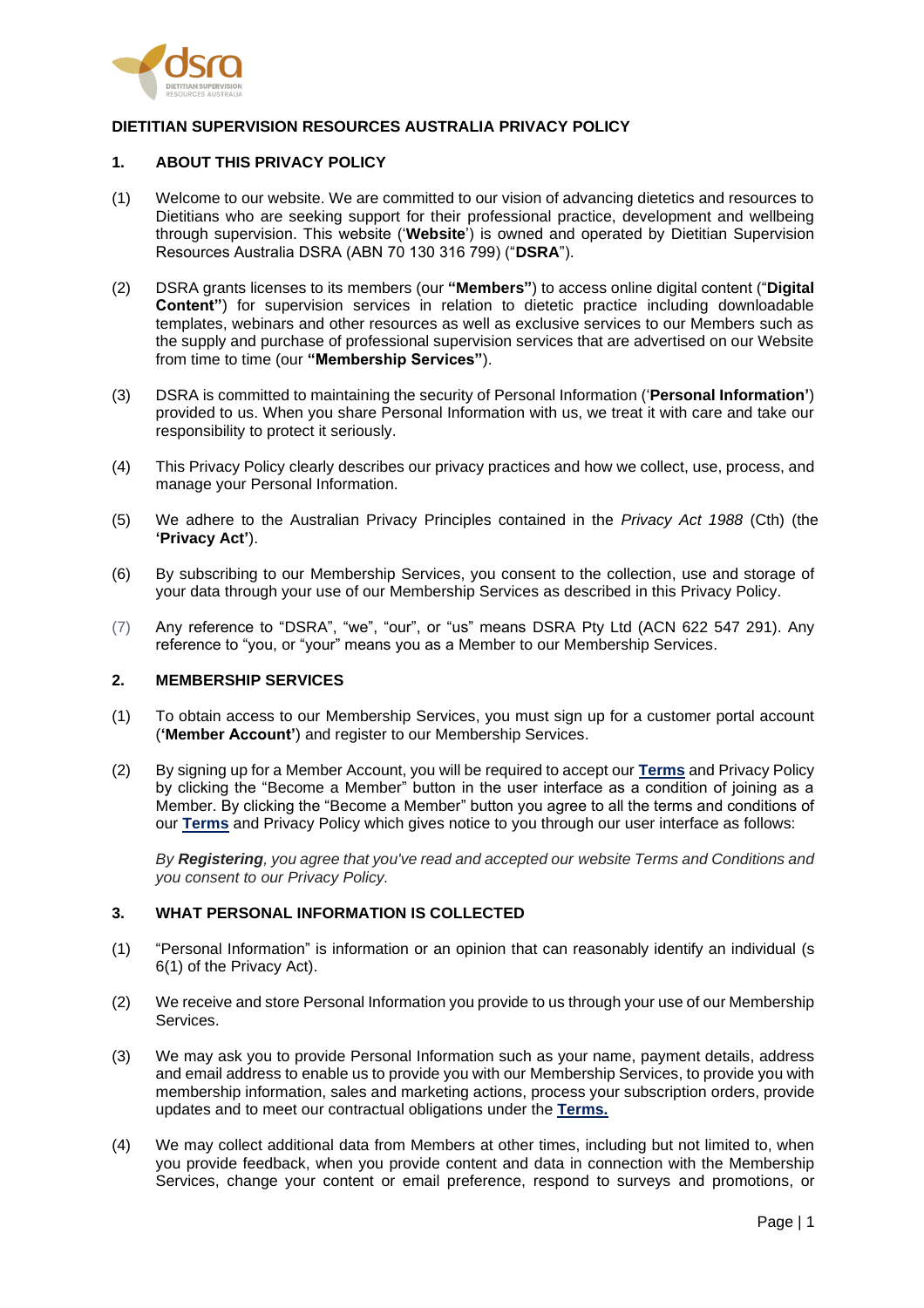communicate with our customer support through electronic media including by the Internet, phone, text messages, emails and newsletters.

- (5) DSRA processes payments for subscriptions to Members who offer their services (**"Supervision Services"**) through the gateway payment provider (e.g., Paypal or Stripe) published on our Website ("**Payment Processing Service**") or any other payment method that we authorise in writing including payment by bank deposit.
- (6) DSRA may also collect any other Personal Information you provide while interacting with us through the supply of our Membership Services.
- (7) DSRA does not collect the following types of sensitive user data from Members when you open a Member Account:
	- (a) personal data revealing racial or ethnic origin, political opinions, religious or philosophical beliefs;
	- (b) trade-union membership;
	- (c) genetic data, biometric data processed solely to identify a human being;
	- (d) data concerning a person's sex life or sexual orientation.

#### **4. HOW WE COLLECT YOUR PERSONAL INFORMATION**

- (1) DSRA collects Personal Information from you in a variety of ways, including when you interact with us electronically or in person, when you access our Membership Services and when we provide our products and services to you.
- (2) We may also receive Personal Information from third parties in connection with the supply of our Membership Services. If we do, we will protect your Personal Information in accordance with this Privacy Policy.

## **5. HOW WE USE YOUR PERSONAL INFORMATION**

- (1) DSRA uses your Personal Information and you consent to us using your Personal Information to:
	- (a) supply you with our Membership Services and products and services in accordance with our **Terms**;
	- (b) provide you with information and updates about our Membership Services and our products and services;
	- (c) deal with your requests, complaints and enquiries;
	- (d) communicate with you by a variety of measures including, but not limited to, by telephone, email, SMS, newsletters or mail;
	- (e) sending you service messages about your membership, subscription or account sign up;
	- (f) manage, research and develop our Membership Services including through data analytics;
	- (g) administer our business activities; and
	- (h) investigate any complaints.
- (2) If you choose to withhold your Personal Information, it may not be possible for us to provide you with our Membership Services or for you to access certain parts of our products and services and for us to respond to your query.
- (3) You may share your Personal Information with others when you make something public including on our Website which the public can access or see, for example, when you purchase a business listing on our Website where various types of information about you and your business will be publicly displayed on our Website listings including for Supervision Services listings.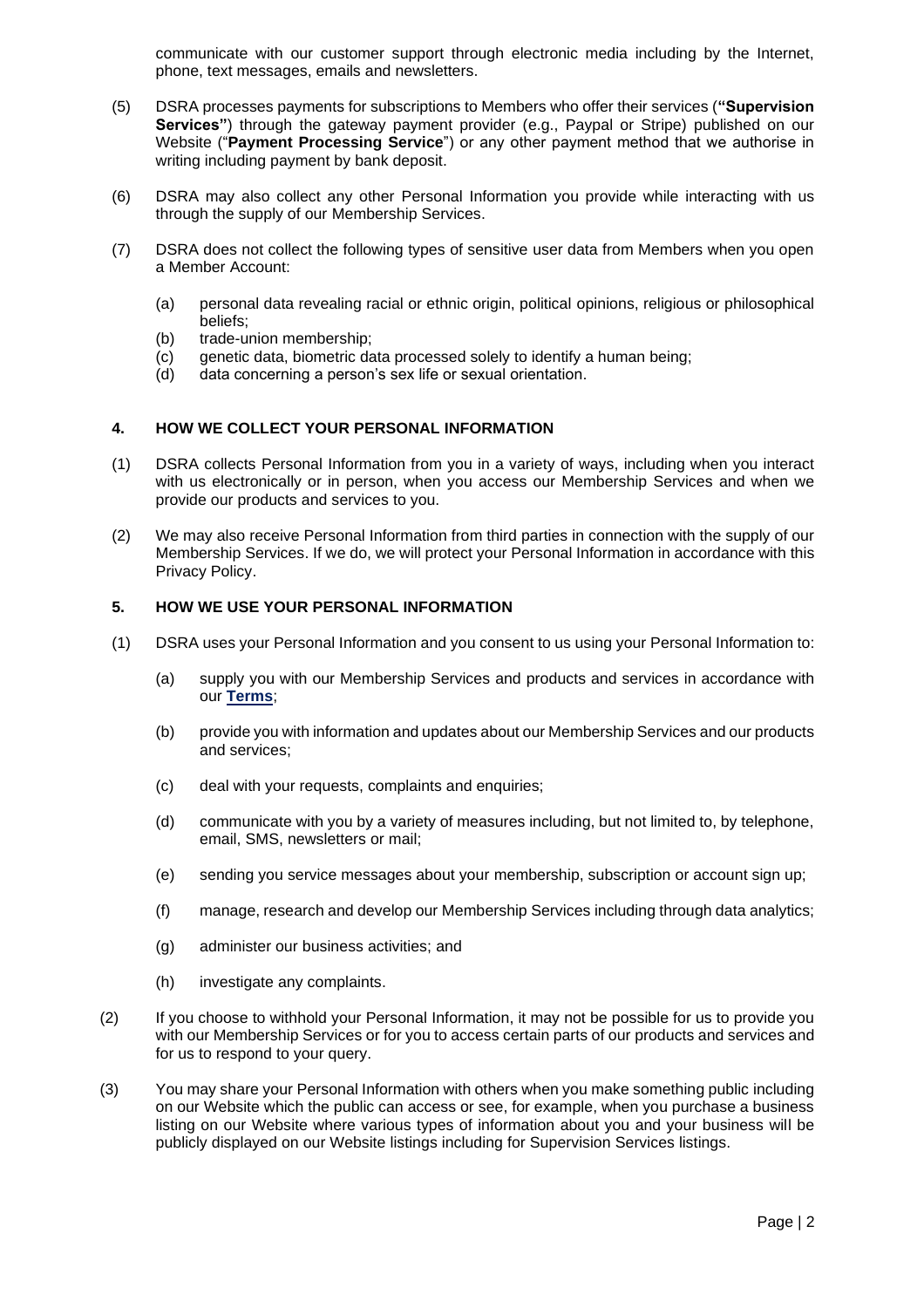### **6. DISCLOSURE OF YOUR PERSONAL INFORMATION AND THIRD PARTIES WITH ACCESS TO IT**

- (1) We will only share your Personal Information where you have given us your consent, and only for the purposes described in this Privacy Policy.
- (2) We may disclose your Personal Information to any of our employees, officers, insurers, professional advisers, agents, suppliers or subcontractors insofar as reasonably necessary for the purposes set out in this Privacy Policy. Personal data is only supplied to a third party when it is required for the delivery of our Membership Services.
- (3) We may share your Personal Information with third-party service providers to help us provide our Membership Services, and to provide you with a payment platform.
- (4) When we disclose your data to third-party service providers we do so on the basis that your data is treated with confidence, and only used for the limited purpose of providing support for our Membership Services, and in a manner consistent with this Privacy Policy.
- (5) We may from time to time need to disclose Personal Information to comply with a legal requirement, such as a law, regulation, court order, subpoena, warrant, in the course of a legal proceeding or in response to a law enforcement agency request.
- (6) If there is a change of control in our business or a sale or transfer of business assets, we reserve the right to transfer to the extent permissible at law our Member databases, together with any Personal Information and non-Personal Information contained in those databases.

## **7. DATA RETENTION**

We retain your data for the term that you hold a Member Account with us. Your Personal Information will be maintained for thirty (30) days after you have closed your Member Account with us. After the 30-day period is up, your Member Account and all your Personal Information and data will be permanently deleted including any content such as information, data, works and materials (including without limitation, text, graphics, images, audio material, video material, audio-visual material, scripts, software and files) that a Member submits to us or our Website for storage, or publication on, processing by, or transmission via, our Website.

# **8. SECURITY OF YOUR PERSONAL INFORMATION**

- (1) We are committed to ensuring that the data you provide to us is secure.
- (2) To prevent unauthorised access or disclosure, we have put in place suitable physical, electronic and managerial procedures, such as encryption of Personal Information, to safeguard and secure data and protect it from misuse, interference, loss and unauthorised access, modification and disclosure. These measures include the use of software and other electronic measures such as Captcha, firewall, logs and email notifications.

## **9. ACCESS TO AND HOW YOU CAN CONTROL YOUR PERSONAL INFORMATION**

- (1) You may request details of Personal Information that we hold about you in accordance with the provisions of the *Privacy Act 1988* (Cth).
- (2) If you would like a copy of your data or believe that your data is inaccurate, out of date, incomplete, or irrelevant, please contact us at **How to Contact Us.**

## **10. THIRD-PARTY TOOLS**

- (1) We may use technologies and third-party subscription services that use Google Analytics, pixels, tags and web beacons (code snippets) to improve user experience of our Website and to analyse how our Membership Services are used.
- (2) The information collected is mostly anonymous traffic data aside from the approximate location (IP address) and may include browser type, device information, and language. The information